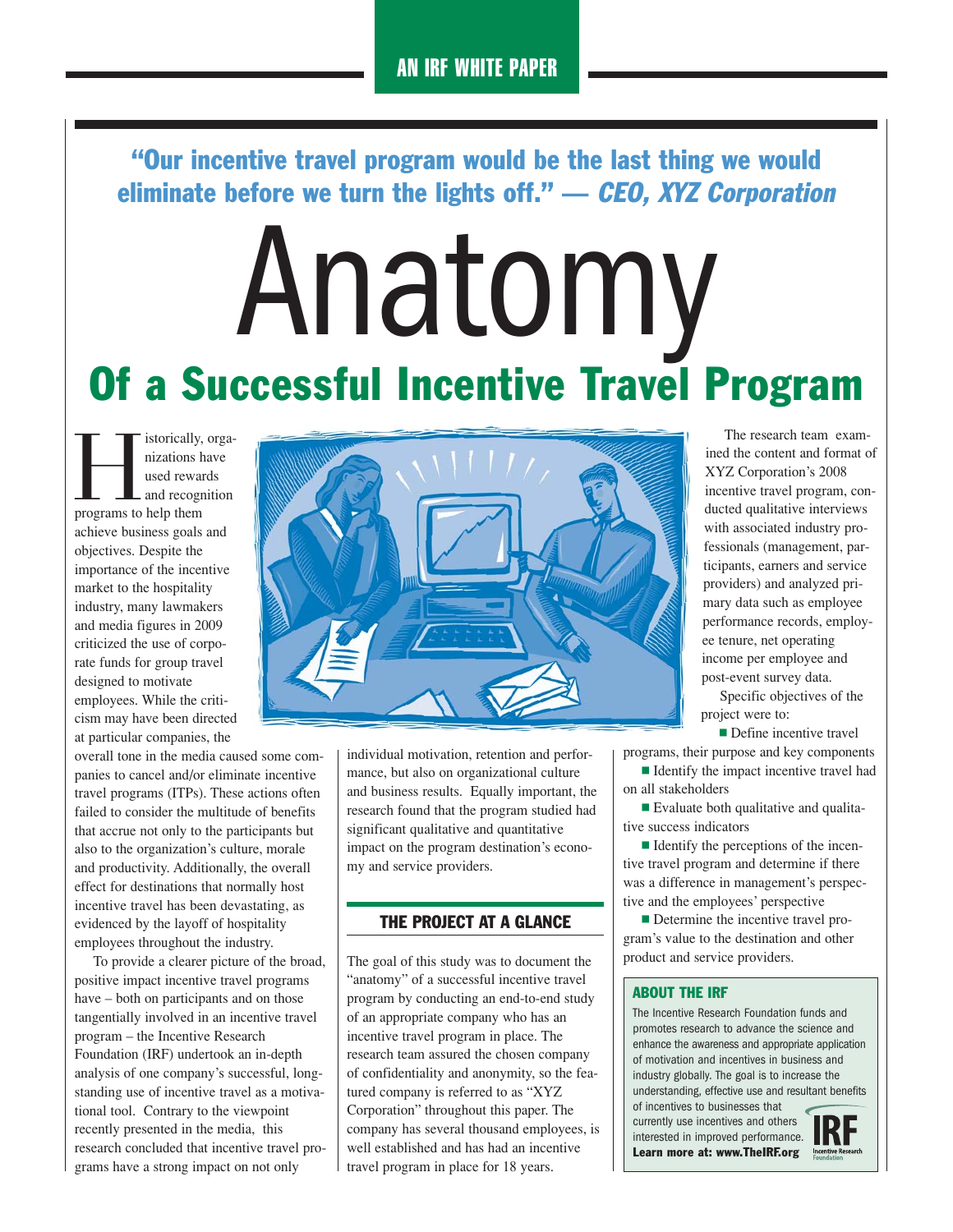# AN IRF WHITE PAPER

#### DEFINING SUCCESSFUL INCENTIVE TRAVEL

Although incentive travel has been used as a management tool for decades, it is often not fully understood or adequately defined. A key part of this effort was to produce a solid, concise description of the topic to be researched. Prior to conducting an in-depth investigation of the designated incentive travel program, researchers built on previous definitions and defined a successful ITP as:

*"A motivational tool to enhance productivity or achieve business objectives in which participants earn the reward based on a specific level of achievement set forth by management. Earners are rewarded with a trip and the program is designed to recognize earners for their achievements."*

The deep analysis conducted in the research also uncovered five essential elements that, when combined, formed the core of the successful travel program. In essence, these were the items that made the program itself successful:

1. The earning and selection criteria for the reward were clearly tied to business objectives

2. Communication about the program and the progress participants were making toward goals was clear and consistent. Anticipation built throughout the year and kept employees motivated to achieve their objectives

**3.** The design of the travel program, including desirable destinations, interactive sessions and leisure time for the earners, added to the overall excitement

4. Executives and key managers acted as hosts to reinforce the company's commitment to the reward program and recognition

5. The company kept detailed records that prove the productivity of the earners and their contributions to the company's financial performance.

Additionally, to maximize the benefit of an incentive travel program the research concluded the event should include:

**recognition of earners** 

 $\blacksquare$  networking opportunities for top performers to build relationships with other top performers and key management

- collaboration among top performers and management about best practices and ideas

 $\blacksquare$  motivation of earners to continue to achieve high performance.

#### Incentive Travel Program (ITP) Benefits



### ORGANIZATIONAL BENEFITS AND RESULTS

In analyzing this company's incentive travel program, researchers concluded that the importance of such programs cannot be overestimated; their impact and value reach well beyond the typical event timeline. Earners of the incentive travel program are far from the only beneficiaries of the program. The sponsoring company, the destination and the suppliers all receive significant benefits as well.

Outside of providing networking opportunities and building participant motivation, research found that the incentive travel program afforded XYZ Corporation the following benefits:

- **Positive organizational culture**
- **Employee recognition**
- **Exercise 1** Retention of top performers

**Drives desired behaviors to meet or** exceed financial and non-financial objectives

One of the strongest benefits the incentive travel program had on XYZ Corporation was the influence on corporate culture. One participant summed up this impact, saying, "*the incentive travel program creates a certain type of culture where people's performance and contributions are appreciated.*" Likewise, a manger's comments about ending the program noted that not only would it *"probably have a bit of a negative impact, both in terms of productivity, as well as the impact on the business"* but that *"if we're trying to create a culture of pay-for-performance and recognizing contributions"* it would *"...definitely send the wrong message."* The program not only provides a venue to recognize and reward employees, but it extends beyond the length of the 3-day program as employees check rankings monthly,

and through this creates competitiveness within the organization.

## RELATIONSHIP TO TENURE, PERFORMANCE AND NOI

An additional measure of program success is its relationship to retention and performance. Since performance ratings and tenure were not direct qualifiers to earn in the program, researchers could study whether or not the ITP correlated independently to participant performance and tenure. Examining the tenure and company performance ratings of 105 of the employees who earned the incentive trip, researchers found that 55% of incentive travel earners had top performance ratings and tenure of 4 years or more, showing a very real correlation between incentives, longevity and quality. Overall, ITP participants tended to perform better and stay with the company longer than other employees. In fact, 88.5% of incentive travel earners had a high performance level of 1 or 2 compared to 31.2% of the control population.

The benefit to employee morale, motivation and performance are evident in the ratings provided by program participants. When participants were asked to indicate their level of agreement on a 4-point scale  $(1 =$  strongly disagree and  $4 =$  strongly agree) with statements regarding the program's motivational effect, the results for six major indicators landed squarely between "agree" and "strongly agree."

**The 'Helping Hands' team-building** exercise was engaging and motivating. 3.91

I was excited to learn what the next location would be for the incentive trip. 3.91

**The 2009 destination announcement** was funny and enjoyable. **3.89** 

Overall, the trip was enjoyable. 3.87

**The incentive travel program is a good** incentive to drive performance. 3.85

**The incentive trip made me feel that** the company truly appreciates me. 3.84

It's clear from these responses that both the incentive travel award and the recognition by corporate leaders motivate employees who participate in an ITP. They're also excited about the opportunity to network with other high performers and share best practices. They tend to be proud of their achievements and the fact that they're recognized as being the "best of the best."

A multitude of "soft" benefits also contributed to "hard" financial success metrics. Researchers found that over a four-year period

**2**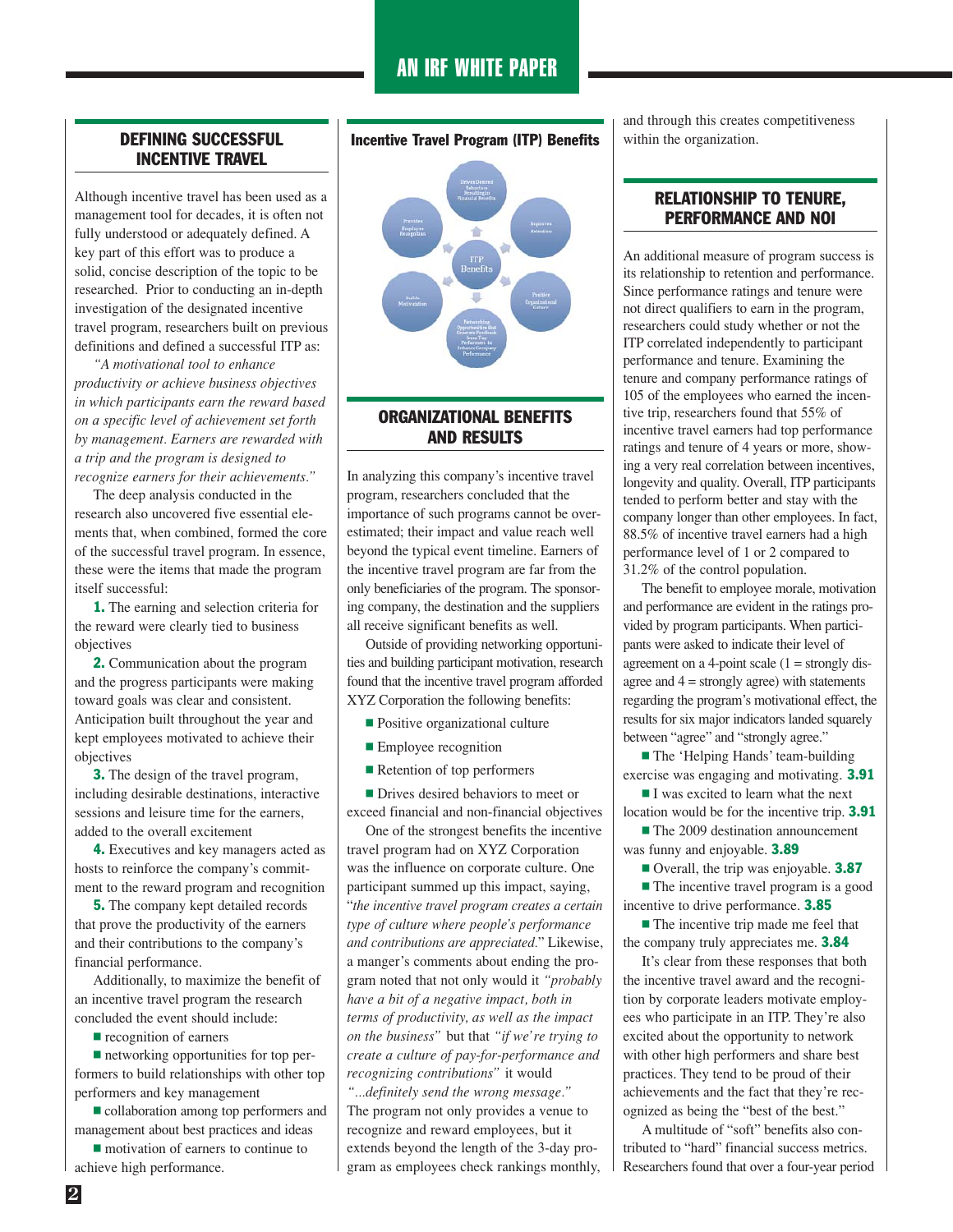there was a significant difference between the net operating income of non-earners and earners. The average change in net operating income for the earners was significantly higher than the average of non-earners.

Return on objectives (ROO) is another strong measure of ITP success. The table *(right)* illustrates how meeting objectives can be used to evaluate and assist an organization in measuring the results of an incentive travel program based on meeting objectives. This technique considers the outcomes a company is aiming for and sets measurable guidelines to meet those objectives.

#### ECONOMIC IMPACT

Many destinations either don't track the specific dollar amount of incentive travel or lump it in with other corporate business travel. This makes it very difficult to estimate the overall economic impact. Recent economic studies, however, were able to show a multiplier effect that varied based on the specific region and the development of tourism in that region. This range is typically 1.3 to 1.7, which means if an incentive travel program spends \$1,000,000 in a particular destination and the region has a multiplier effect of 1.3, then the multiplier effect to the local economy would be \$300,000; if the region has a multiplier effect of 1.7, then the multiplier effect to the local economy is \$700,000. This means that in addition to the \$1,000,000 spent in the destination, there is an additional \$300,000 to \$700,000 benefit to the destination.

#### ANECDOTAL EVIDENCE

Harder to quantify, but no less important in determining the value of rewards and recognition, are the "emotional measures" that bolster the case for these types of programs.

For example, the company's CEO says the biggest advantage to an incentive travel program is that it provides a way of standardizing a process across several company divisions and provides specific goals and standards within the company. When asked how the company measures the return on investment for the program, he simply says, *"We don't. We don't measure it exactly, relative to the investment. I think our return or measurement is when we look around at the*

| Level of                                                  | <b>Meeting Objective</b>                                                                                                                                                                                                                                                                                   | <b>Results</b>                                                                                                                                                                                                                                                                                                                                                                 |
|-----------------------------------------------------------|------------------------------------------------------------------------------------------------------------------------------------------------------------------------------------------------------------------------------------------------------------------------------------------------------------|--------------------------------------------------------------------------------------------------------------------------------------------------------------------------------------------------------------------------------------------------------------------------------------------------------------------------------------------------------------------------------|
| Measurement                                               |                                                                                                                                                                                                                                                                                                            |                                                                                                                                                                                                                                                                                                                                                                                |
| 0 Meeting<br><b>Statistics</b>                            | Have the top 10% of the company's<br>producers attend.<br>Incentive travel budget will be 5%<br>less than budgeted.                                                                                                                                                                                        | 245 earners attended the incentive travel trip.<br>The incentive travel program was under budget<br>by 10%.                                                                                                                                                                                                                                                                    |
| 1 Reaction,<br>Satisfaction, and<br><b>Planned Action</b> | Attendees will rate the incentive<br>travel program experience an<br>average of 4.0 out of 5.0.<br>Attendees will rate the business<br>session (Round Tables) 4.0 or<br>better.                                                                                                                            | Overall satisfaction with the incentive travel<br>program was 4.8 out of 5.<br>Round Tables ratings were 4.45 out of 5.<br>Roundtable session was rated 4.5 out of 5.                                                                                                                                                                                                          |
| 2 Learning                                                | Through the following activities,<br>the attendees demonstrate and<br>strengthen the core values of the<br>organization. Attendees will rate<br>the team building 4.0 or better.                                                                                                                           | The team building exercise was rated 4.9 out of<br>5. This was the highest rating of all activities.                                                                                                                                                                                                                                                                           |
| 3 Application                                             | 40% of earners will earn the ITP<br>next year.<br>50% of earners will motivate<br>another colleague to earn the trip<br>next year.                                                                                                                                                                         | 45% of earners earned the ITP the following<br>year.<br>30% of earners the previous year indicated they<br>were motivated by past earners in some way.                                                                                                                                                                                                                         |
| 4 Business Impact                                         | Improve and/or maintain                                                                                                                                                                                                                                                                                    | Six months following the incentive trip,<br>rankings indicate the following:<br>Earner's performance is tracked over<br>the following 6 track earner year over<br>year                                                                                                                                                                                                         |
| 5 ROI (includes<br>intangible and<br>tangible benefits)   | Intangible Benefits: (rating of 4.0)<br>1) To let the earners know<br>that the company truly<br>appreciates their<br>contributions.<br>2) To use the incentive travel<br>program to drive<br>performance.<br>3) Determine the value of the<br>intangible benefits to the<br>company.<br>Tangible Benefits: | Intangible Benefits:<br>The rating for the two objectives individually<br>was 4.84 out of 5.<br>Tangible Benefits:<br>$$1.2m / 300 = $4000$ per person<br>Options:<br>1) Calculate the over-contribution of the<br>earners compared to the non-earners<br>to see if there is a significant difference<br>that would justify expense.<br>2) Use the ROI equation, if applicable |

#### Illustration of Evaluation of an Incentive Travel Program

*300 people there. Are those really the people that I, along with the senior management, feel are the movers and shakers and the drivers of our success? If they are and they're there, and they have a good time and they want to come back next year, then I think the investment's been worthwhile."*

Management's responses can be grouped into three distinct themes: 1) the contributions the program makes to organizational culture; 2) the importance of getting top performers and management together each year to network, exchange ideas and recognize performance; and 3) a motivational tool to drive desired behaviors of employees. Says one of the managers: *"The program itself throws off a lot of collateral benefits in terms of top performers being together for a couple days and exchanging stories of opportunities, successes and challenges. I think this is invaluable. When you're able to network amongst your high performing peers, there's*

*nothing but goodness that comes out."*

As for actual ITP earners, they feel the incentive travel program is a valuable part of the organization's culture, noting that recognition by top leadership makes them very proud and motivated. They also feel that networking with peers and executives creates positive synergy. *"I think it's a combination of two things,"* says one participant. *"First, I think the recognition is something that absolutely everybody strives for and wants to go. The second piece, which is just as important, is the networking opportunity with our peers, our executives and just to be able to be with the most successful people in the organization and the people that are driving the vision."*

Perhaps the most interesting interviews are those conducted with service providers – the site selection people, destination management companies, hotels, airlines and ground transportation firms that depend on